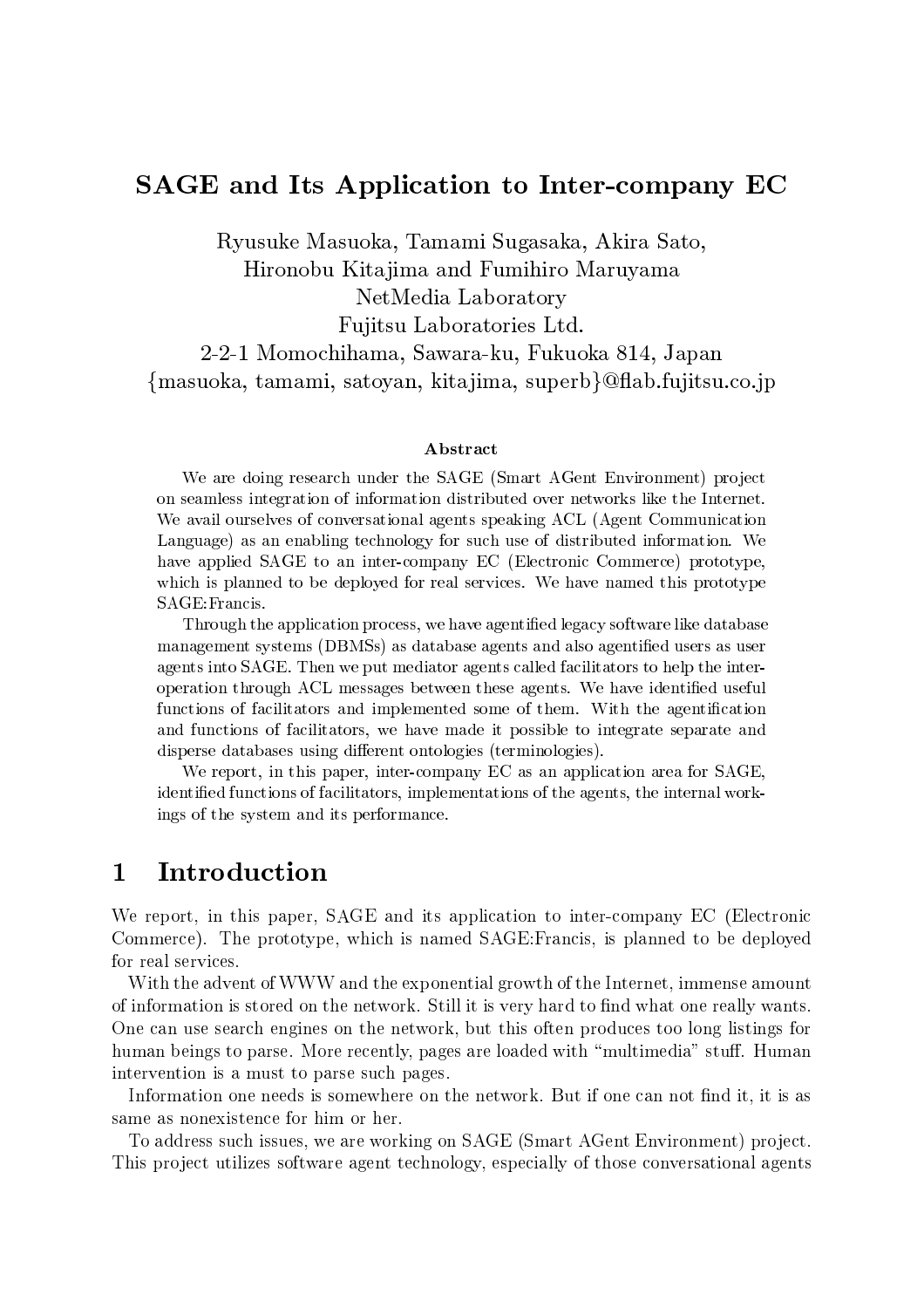which communicate by ACL (Agent Communication Language) [1]. SAGE should provide an infrastructure for those agents.

Main research areas for SAGE project include:

- Agentication of users and legacy applications
- Facilitation of interoperation between agents by mediator agents (called facilitators)
- message concerned and transactions and the
- 
- Real-world applications and contact the set of the set of the set of the set of the set of the set of the set o

We chose inter-company EC to try SAGE out for first, rather than consumer EC and other application areas because of the following reasons. The first reason is that enterprises can use resources to have useful systems. The second reason is that a limited environment of inter-company EC makes first deployment easy. After a successful deployment, which will lower the resources and will make it possible to provide higher functions, SAGE will be applied to less limited environments such as consumer EC.

In inter-company EC, there are many stages such as search for products, price negotiation, procurement and payment. There are several enabling technologies in the market including WitWeb from Fujitsu [8], TWX-21 from Hitachi [9] and TRADE'ex from TRADE'ex [10]. These systems use a centralized server and provides services there. As the size of system grows, however, it is necessary to be able to have distributed servers. There might also be demands on combining these systems together.

We believe SAGE can provide solutions for such situation. With SAGE, it is possible to integrate disperse data sources and to reuse legacy information sources such as databases. Especially with translation service provided by facilitator, it should be much easier to make data sources of different origins interoperate.

## 2 SAGE and Facilitators

We outline SAGE in this section. Implementation details are described in section 3.

As mentioned earlier, SAGE bases itself on conversational software agents. One needs common communication protocol, which can communicate messages in a structured way in order to convey "meaning." We decided to use Agent Communication Language  $(ACL)$ which consists of KQML (Knowledge Query and Manipulation Language) [5] and KIF (Knowledge Interchange Format) [4] for the common communication protocol.

Agents can be characterized by the roles assigned to those agents. We have user agents, database agents and mediator agents called facilitators in SAGE. User agents represent users as agents in SAGE. Database agents give databases agent interfaces. Facilitators stand between other agents and help those agents interoperate. Useful functions of facilitators for the purpose above are identified and described in section 2.1. Those agents can be arranged in a variety of ways. Figure 1 shows the arrangement of agents in our intercompany EC application, SAGE:Francis. This architecture is known as virtual catalog [3].

We have implemented each agent as physically separate. In some cases of agent implementations such as Infomaster of Stanford University [7], they are logically separate,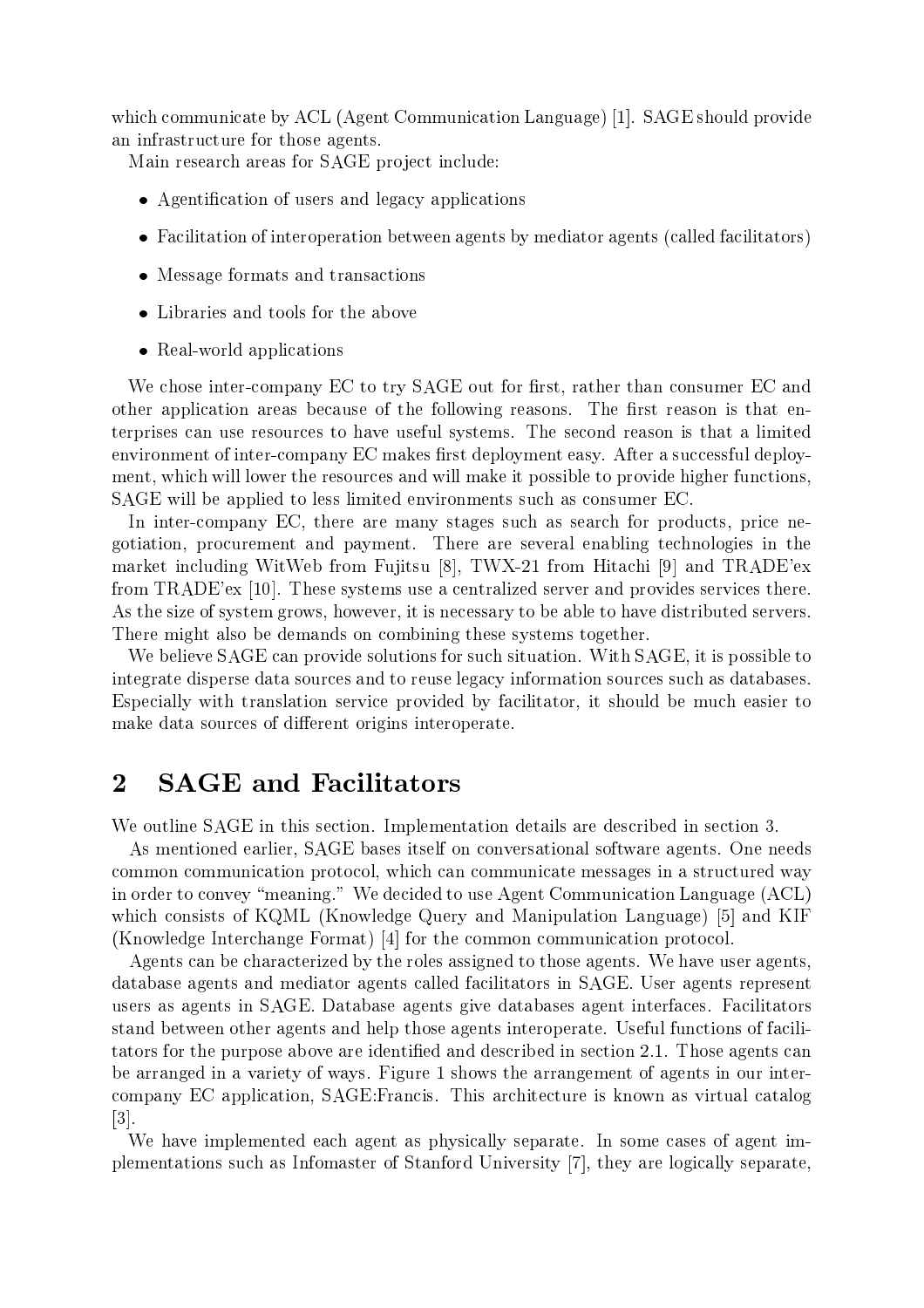

Figure 1: Architecture of SAGE:Francis

but physically in one process. This separation gives us great flexibility of the design and advantages in application of our agent systems. For example, it will alleviate managing complexity for the case where managing organizations are different for each agent.

### **Functions of Facilitators**  $2.1$

We describe functions of facilitators identified as useful in this section.

Facilitators in our system assume a very important role of brokerage of messages by providing useful functions. Possible functions for facilitators include the followings:

- Delegation based on:
	- ${\bf x}$  and  ${\bf x}$  and  ${\bf x}$  are  ${\bf x}$ 
		- $\sim$   $\sim$   $\sim$   $\sim$   $\sim$   $\sim$   $\sim$
		- Agent capability
		-
		- Accessibility
	- Observation
- 
- Merging multiple messages
- Sorting the contents of messages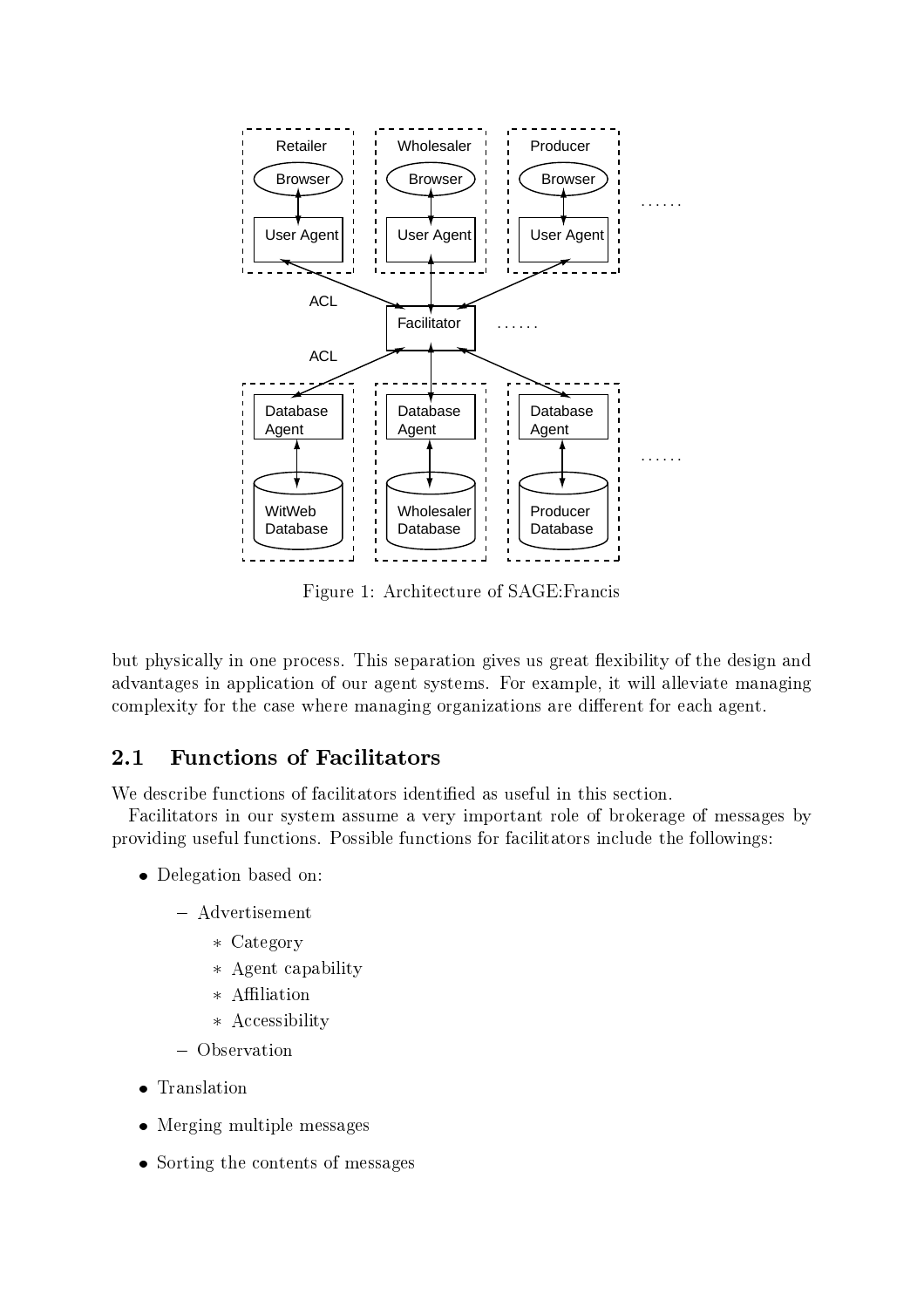Delegations can be done through advertisement and observation. Service providers can advertise their capabilities or restrictions to facilitators. For example, service provider agents can advertise categories and message formats they can handle, their affiliations  $1$ and their accessibilities <sup>-</sup>. Facilitators use such advertisements as criteria for their choice of delegations.

Observing the messages sent back to facilitators in response to the messages from facilitators, facilitators can learn about corresponding agents. This information can be used for choice of delegations.

Facilitators can also provide translation services. The details of translation services are described in section 4.2.

Merging the messages can be useful for agents which are not designed to wait and handle several messages together. In our system, the facilitator provides this service so that all transactions a user agent has to handle is one-to-one single message transaction with the facilitator.

Sorting is sometimes a requirement for the system. User agents as well as facilitators can provide such a service.

Those functions which have been implemented for SAGE facilitators are delegation based on advertisement of category and agent capability, translation and merge of messages.

### 3 Implementation of the System and the Agent

In this section, we describe the implementation of the system of our inter-company EC application, SAGE:Francis, and the agents.

### 3.1 System Configuration

As mentioned in section 2, agents in the system are arranged like figure 1. This architecture is known as virtual catalog [3]. Virtual catalog has a 3-tier structure where facilitators are placed between user agents and database agents. User agents represent users as agents to SAGE, while database agents represent databases as agents to SAGE. Facilitators stand between them to provide brokerage, translation, merge and other services to help those agents interoperate.

We use only one facilitator for this current implementation, but plan to use multiple facilitators in the future. We are working on several methods to realize distributed facilitators.

Agents as programs has a configuration like figure 2. We use April for the transport level of agent communication [6]. There should be exactly one April communication server on each machine where agents are running. The April communication library in an agent process communicates with the April communication server to send and to receive messages between other agents which may be on the same machine or may be on the other machines.

The agent core with a KQML engine as its main component is what decides the agent's behavior. It is mainly driven by KQML messages the agent receives. But the agent core

<sup>&</sup>lt;sup>1</sup>Those can be used effectively for the restriction of search range.

<sup>&</sup>lt;sup>2</sup>Those are "who can access what."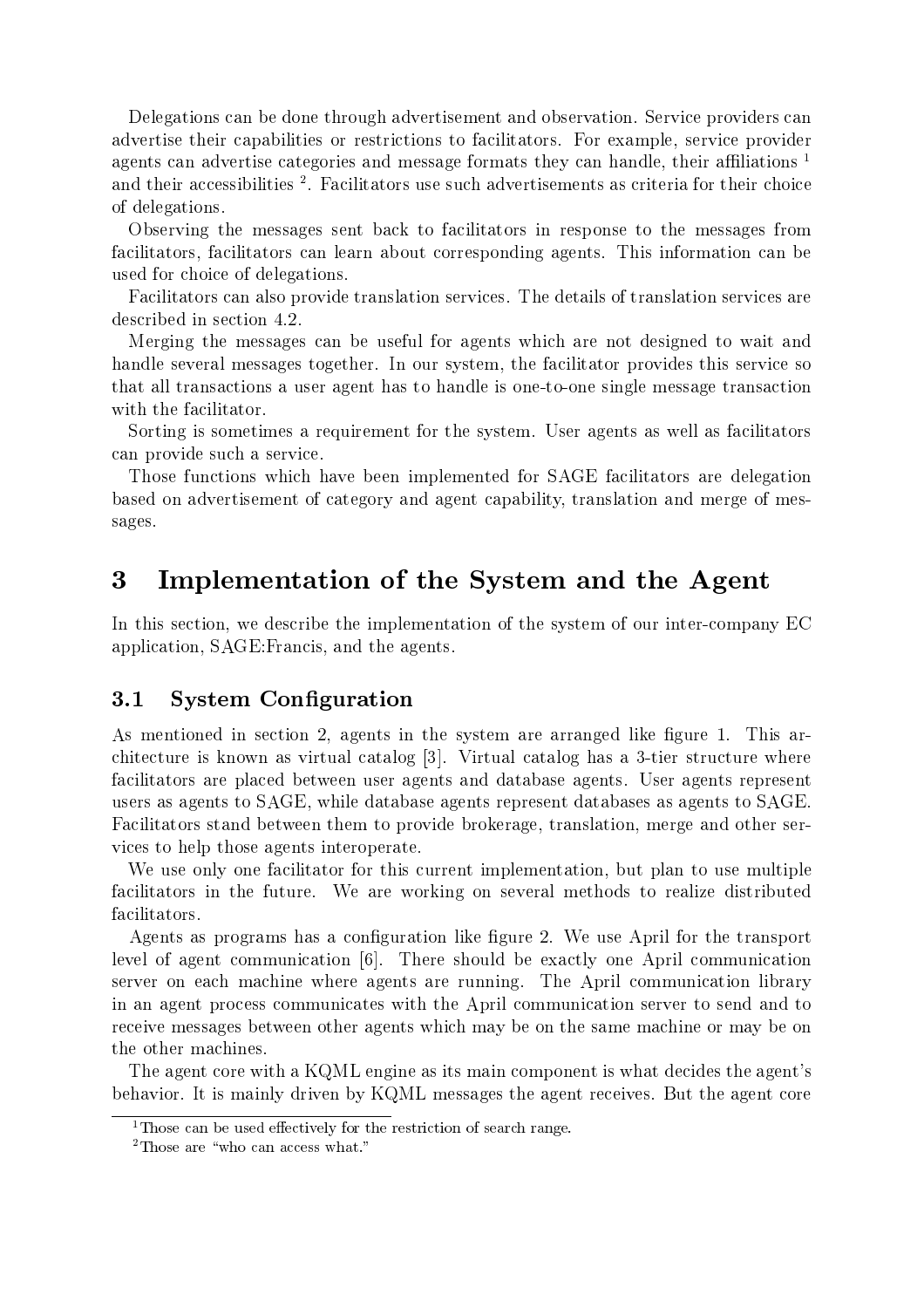

Figure 2: Agents as programs

might drive or be driven by outer resources. Such outer resources can be users or GUI (Graphical User Interface) for user agents and DBMSs for database agents. The agent cores are different from one agent to another and the details will be described for our agents in later sections.

Agents are supposed to have their virtual knowledge bases (VKBs) [5] in SAGE. A VKB is a set of KIF sentences in SAGE and transactions between agents are realized as accesses to each other agent's VKB.

KQML performatives implemented currently for  $SAGE: Francis$  are "ask-all," "ask-one," " $\mathbf{reply},$ " "advertise" and "sorry."

### 3.2 User Agents

A user agent process is configured with a CGI program at a web server, Java applets as in figure 3. The Java applet and the agent process are written in Java language, while the CGI program is written in perl.

A Java applet is downloaded into a browser and provides a user interface to SAGE (see figure 8). This applet sends the  $HTTP/POST$  message to the CGI program at a web server, which in turn relays the message to the agent process of the user agent and relays back the message from the agent process to the applet. The user agent process can handle messages from multiple applets simultaneously using threads.

There are several internal components in the user agent process. They are user management, KIF message manager (including KIF generator/parser), KQML engine, KQML library, April communication library.

In order to make user agents general-purpose and domain-independent, a Java applet and KIF generator/parser in the user agent process are made to be configured with a configuration file.

#### 3.3 **Facilitators**

A Facilitator is written in Allegro Common LISP 4.3.1 and has an internal structure like figure 4. We chose LISP language because facilitators have to handle messages in S-expression and manipulate them in complex ways to provide useful functions.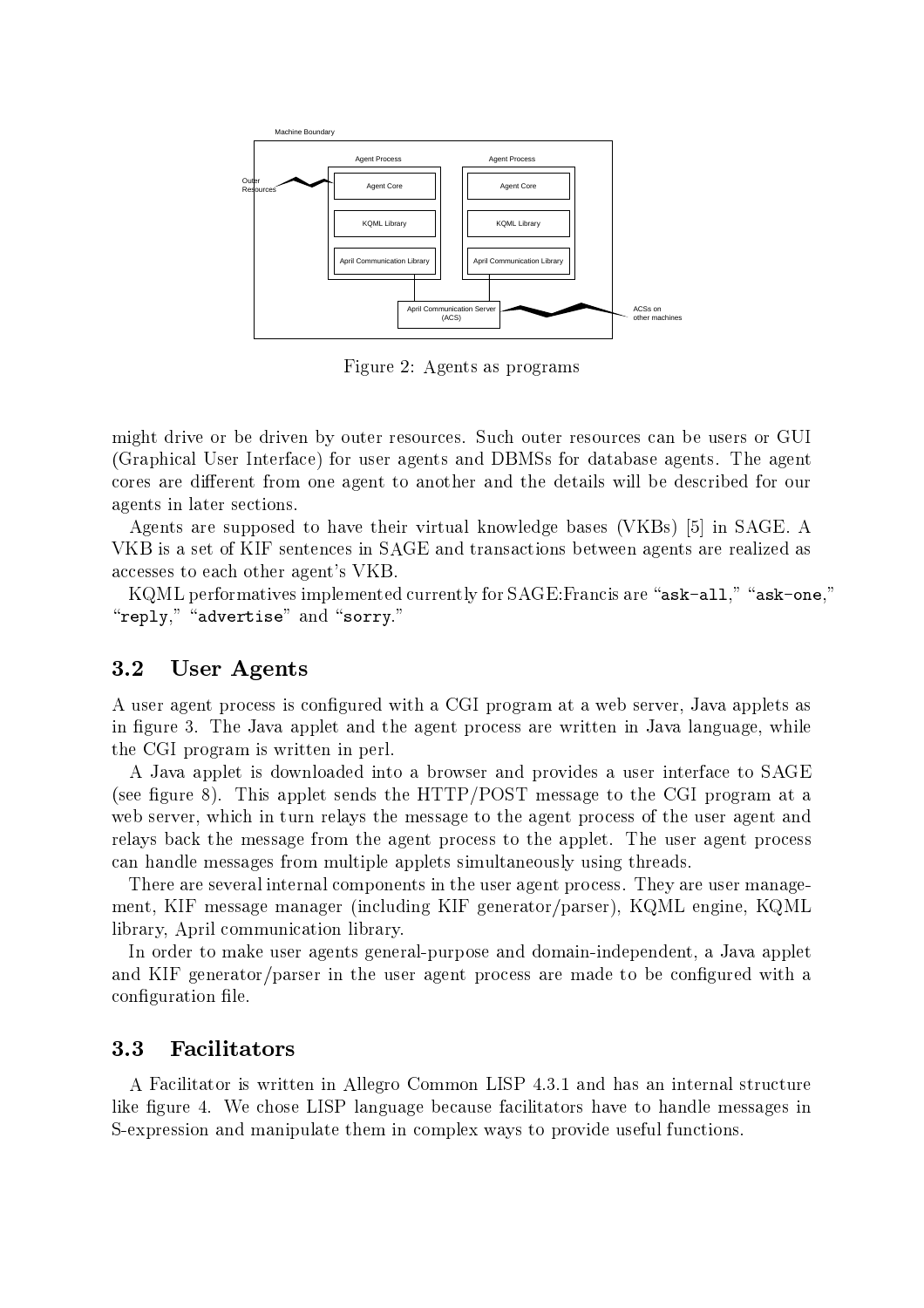

Figure 3: User Agent



Figure 4: Facilitator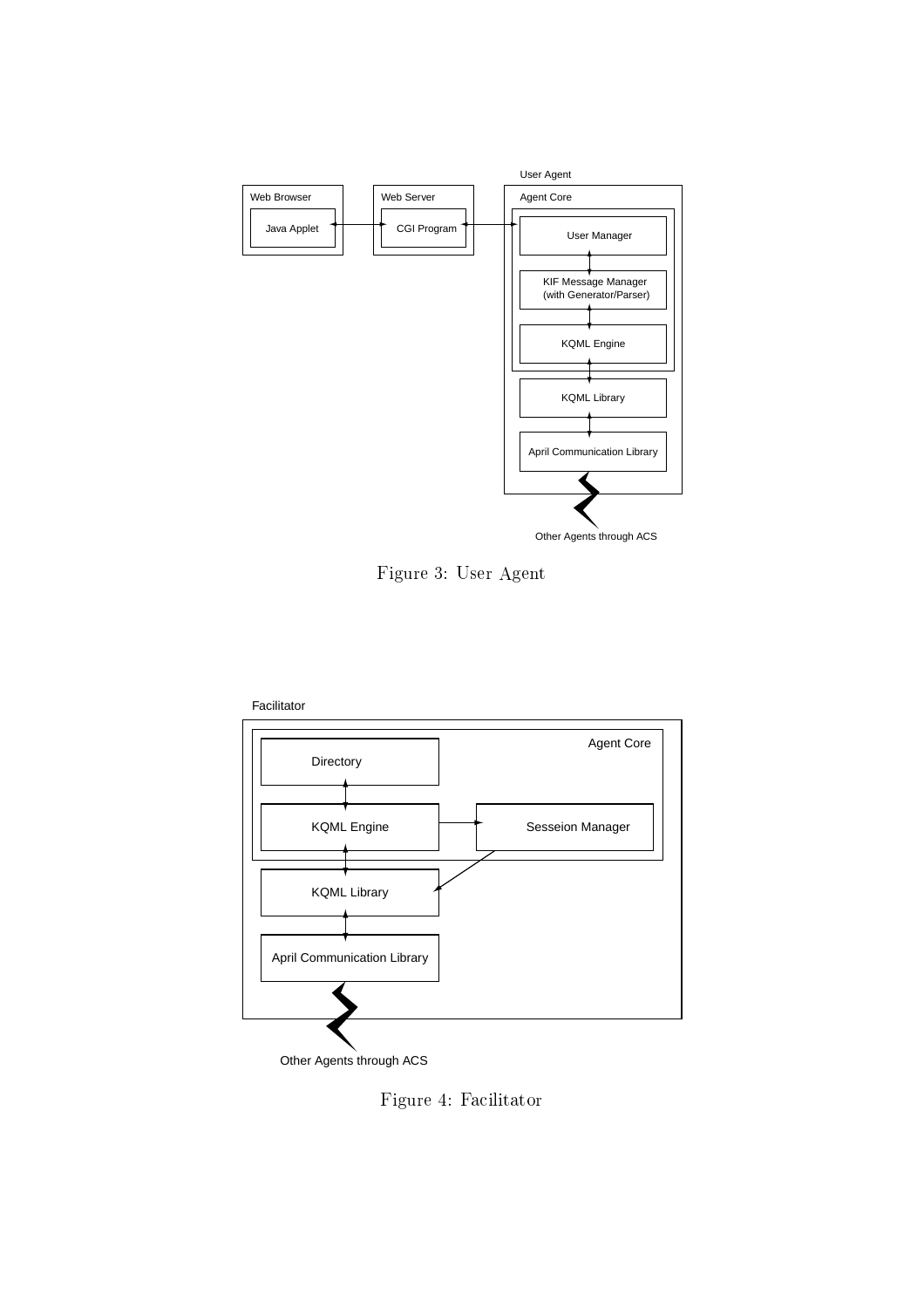When advertise messages are sent to a facilitator, the directory stores the information on other agents such as categories and what kind of messages other agents handle and translation information. Currently the directory consists of lists with access methods. We have a plan to replace the directory with a Prolog-like inference engine.

The session manager keeps track of the message transactions. This module is what makes facilitators more than reactive agents. A "session" managed here is a series of related message transactions. Especially this module makes it possible for a facilitator to wait for multiple messages from database agents and then to merge them into one message to send back to the user agent, who sent the original message.

#### $3.4$ Database Agents



Figure 5: Database Agent

The structure of a database agent is like figure 5. When a database agent starts up, it advertises to the facilitator categories, message formats and ontology it can handle. After that, the main function of database agents is conversion between ACL messages (mainly KIF part) for other agents and SQL messages for the database. Database agents are written in Java and realized as wrappers to database management systems (DBMSs). With JDBC/ODBC bridge, we have successfully agentied Oracle and Microsoft Access DBMSs. For the case of Oracle, the database itself can be on a machine other than the one on which the database agent is.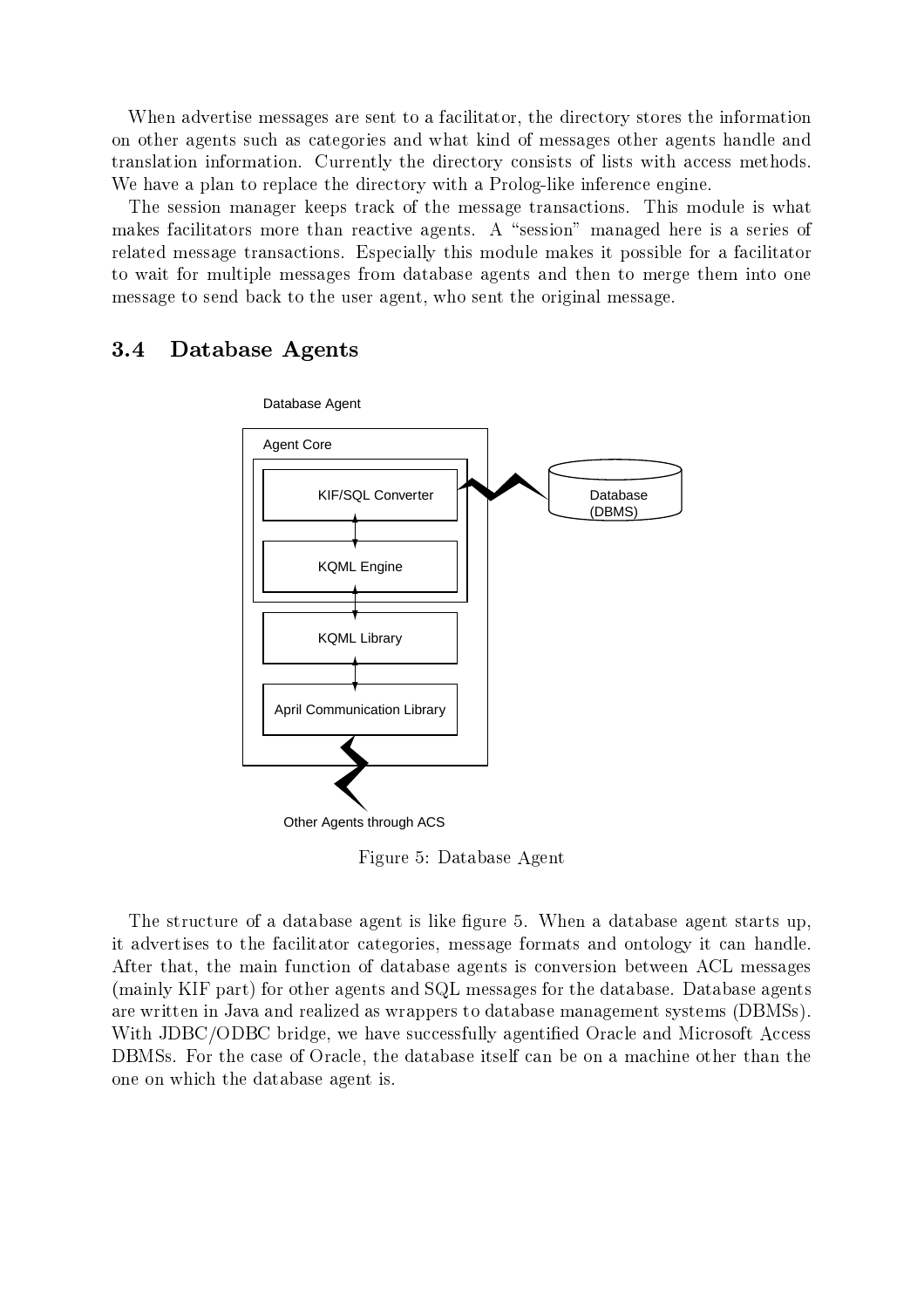# 4 Internal Workings

In this section, we describe how the system works with emphasis on the message flow and translation.

### 4.1 Message Flow

The message flow of the system is described in figure 6.



Figure 6: Message Flow: Messages in the figure are abridged for ease of understanding and display.

When a database agent starts, it advertises categories, message formats and ontology it can handle to the facilitator. Such information is stored in the directory of the facilitator  $(see figure 4).$ 

A user makes a query through the GUI provided by the Java applet (see figure 8). Then the user agent turns the query into an ACL message and sends it to the facilitator.

The facilitator chooses the appropriate database agents that can handle the message and translates it for each database agent if necessary. Then the facilitator sends out the messages to the chosen database agents and wait for the reply messages.

The database agent, which receives the message from the facilitator, changes the ACL message into a SQL query and make a query to the database. The result from the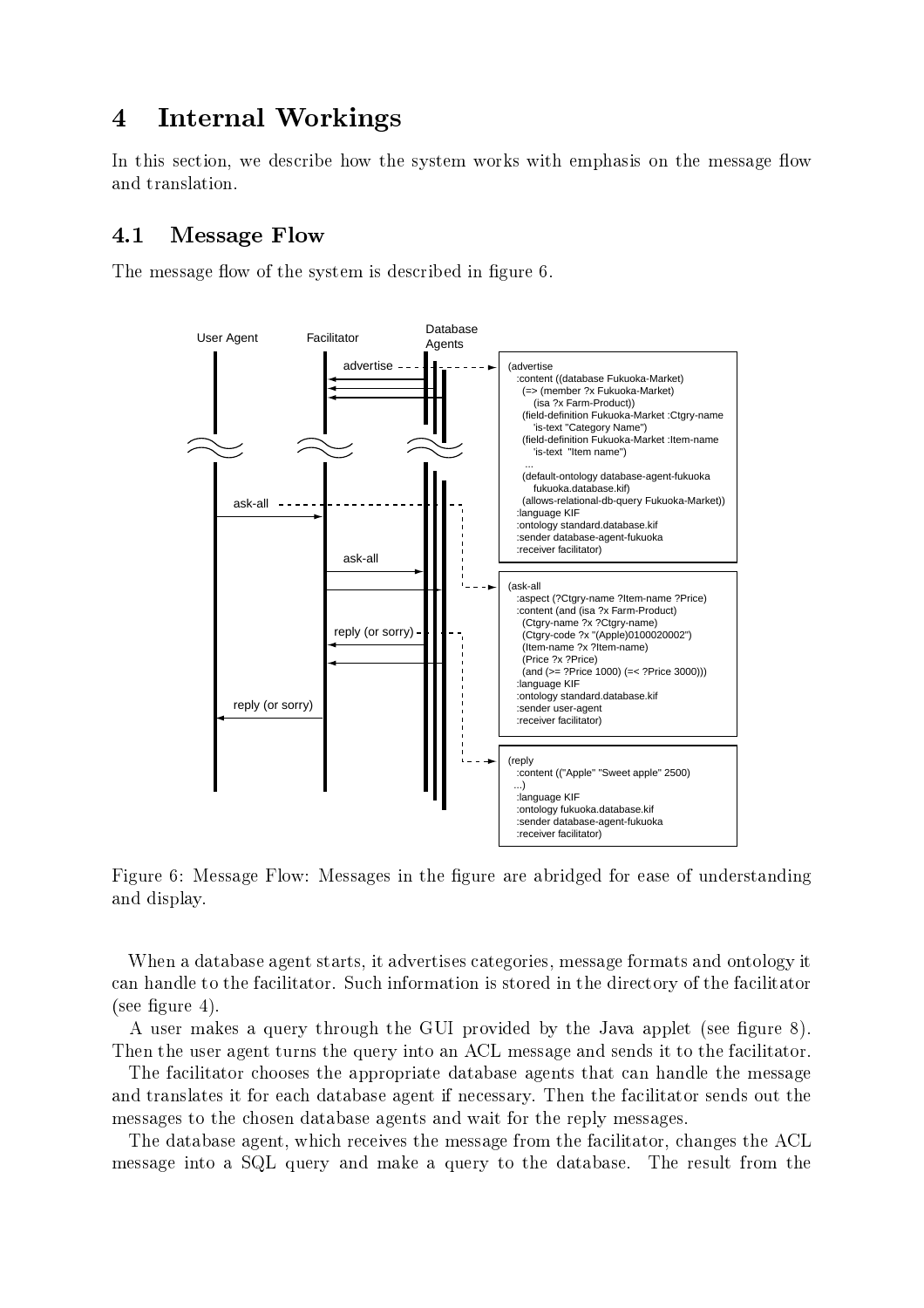database is composed into an ACL message and the ACL message is sent back to the facilitator.

The facilitator merges the messages from the database agents into one and sends back to the user agent which made the original query.

Then the result is relayed to the Java applet, which displays the result in a list (see figure 9) and the details of each item (see figure 10).

#### 4.2 **Translation**

Organizations joining inter-company EC projects usually have their own databases developed with their own terminologies. In order to make the integration of such disperse databases a reality, SAGE provides translation service for database agents, which is one of the main services facilitators provide.

Database agents advertise to the facilitators the names of ontologies they use. They can also advertise translation information as in figure 7. Or facilitators can load translation information from files. Facilitators then translate the contents of ACL messages based on the knowledge before sending the messages to the database agents.



Figure 7: Translation

Facilitators' translation is done by searching a template KIF sentence through the original content and then, if found, replacing it to another matching KIF sentence. Template KIF sentences can have variables which can match any structure. The variables in the matching KIF sentence will be replaced with the matching structures before the matching KIF sentence replaces the template KIF sentence. With this mechanism, both predicates and values in KIF sentences can be translated.

Facilitators being ones who provide translation service, there must be someone who provides the content of translation from one ontology to another. That someone has to be a human-being who manages the database. Such a person is often an end user of computers.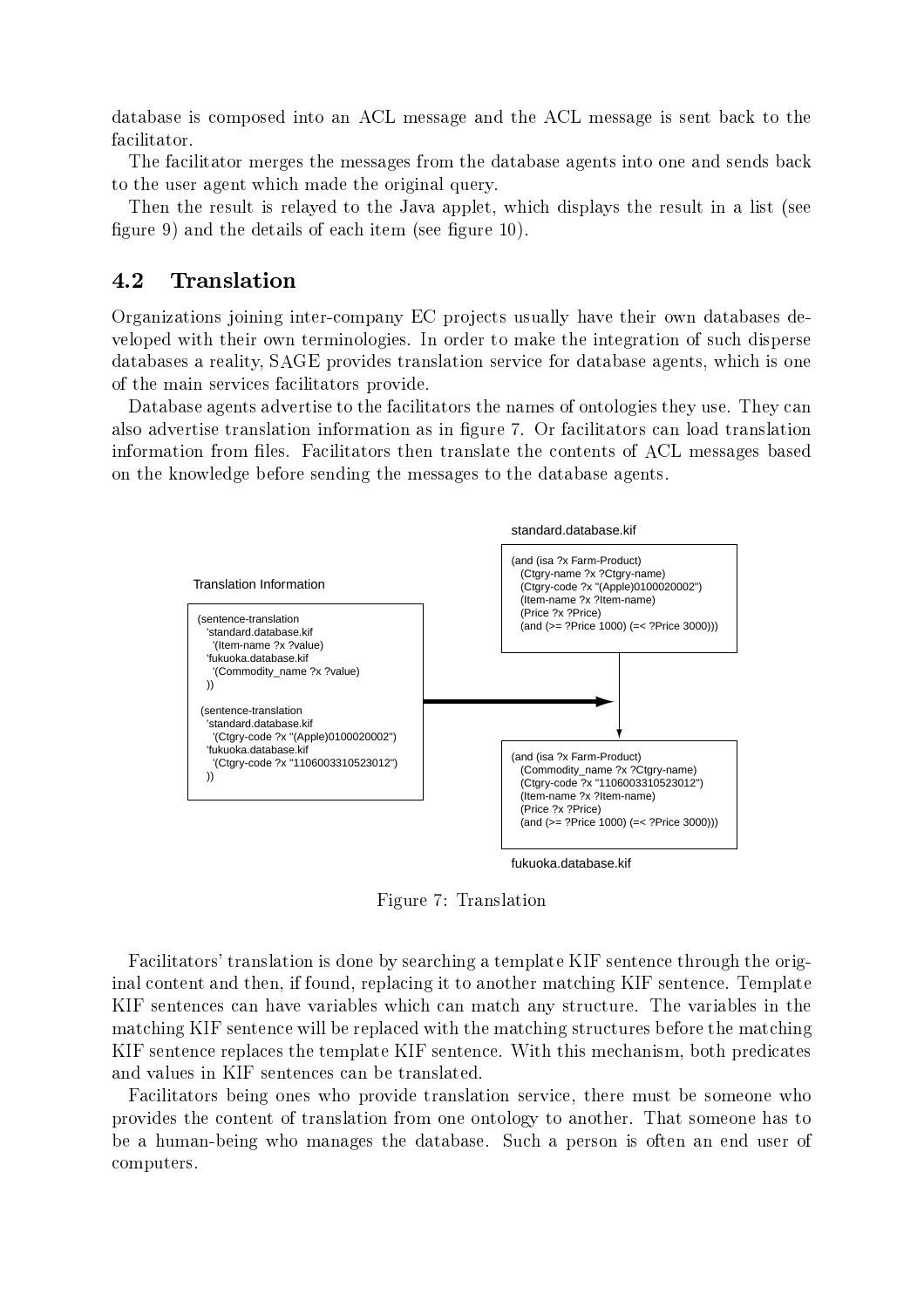Taking such situation into consideration, we plan to provide a visual tool, which can be used to align two ontologies and then to produce translation information for those two ontologies. We name the tool OAT (Ontology Alignment Tool) and working on it currently.

## 5 Experiments and Performance

We have set up the agent system for inter-company EC and carried out proof-of-concept experiments. We have also measured the performance of the system. The experiments and the measured performance are described in this section.

For the experiments, we wanted to use real data from real databases in use, but unfortunately itwas not available for several reasons. Therefore we produced two databases, "Fukuoka Market" and "Kawasaki Market." They use different terminologies for field names and category structure for their commodities.

|             | Software/Language | <b>OS</b>   | Hardware        |
|-------------|-------------------|-------------|-----------------|
| Web         | Netscape 3.01     | Windows95   | PC              |
| browser     |                   |             |                 |
| Java applet | Java $1.0.2$      | Windows95   | PС              |
| Web server  | Apache 1.1.1      | Solaris 2.X | Sun Workstation |
| CGI         | perl 5.004        | Solaris 2.X | Sun Workstation |
| program     |                   |             |                 |
| User agent  | Java 1.1          | Solaris 2.X | Sun Workstation |
| Facilitator | Allegro Common    | Solaris 2.X | Sun Workstation |
|             | LISP 4.3.1        |             |                 |
| Database    | Java 1.1          | Windows95   | $P_{\rm C}$     |
| agent       |                   |             |                 |
| (Fukuoka)   |                   |             |                 |
| Database    | Oracle 7.3        | WindowsNT   | $P_{\rm C}$     |
| (Fukuoka)   |                   |             |                 |
| Database    | Java 1.1          | Windows95   | PC              |
| agent       |                   |             |                 |
| (Kawasaki)  |                   |             |                 |
| Database    | MS Access95, 97   | Windows95   | PC              |
| (Kawasaki)  |                   |             |                 |

Table 1: Experiment setup: Sun workstations are Sun4/20's. PCs are Pentium 200 MHz machines. Of those above, there are groups of the processes, of which all the members run on the same machine. The groups are (1) the Web browser and the Java applet, (2) the Web server, CGI program anduser agent, (3) database agent (Kawasaki) and database (Kawasaki).

The experiment setup is described in table 1. We used one Web server, one user agent, one facilitator and two database agents. Being set up this way, search requirements were put into a Java applet in a browser and a query was made. (see figure 8). Then the result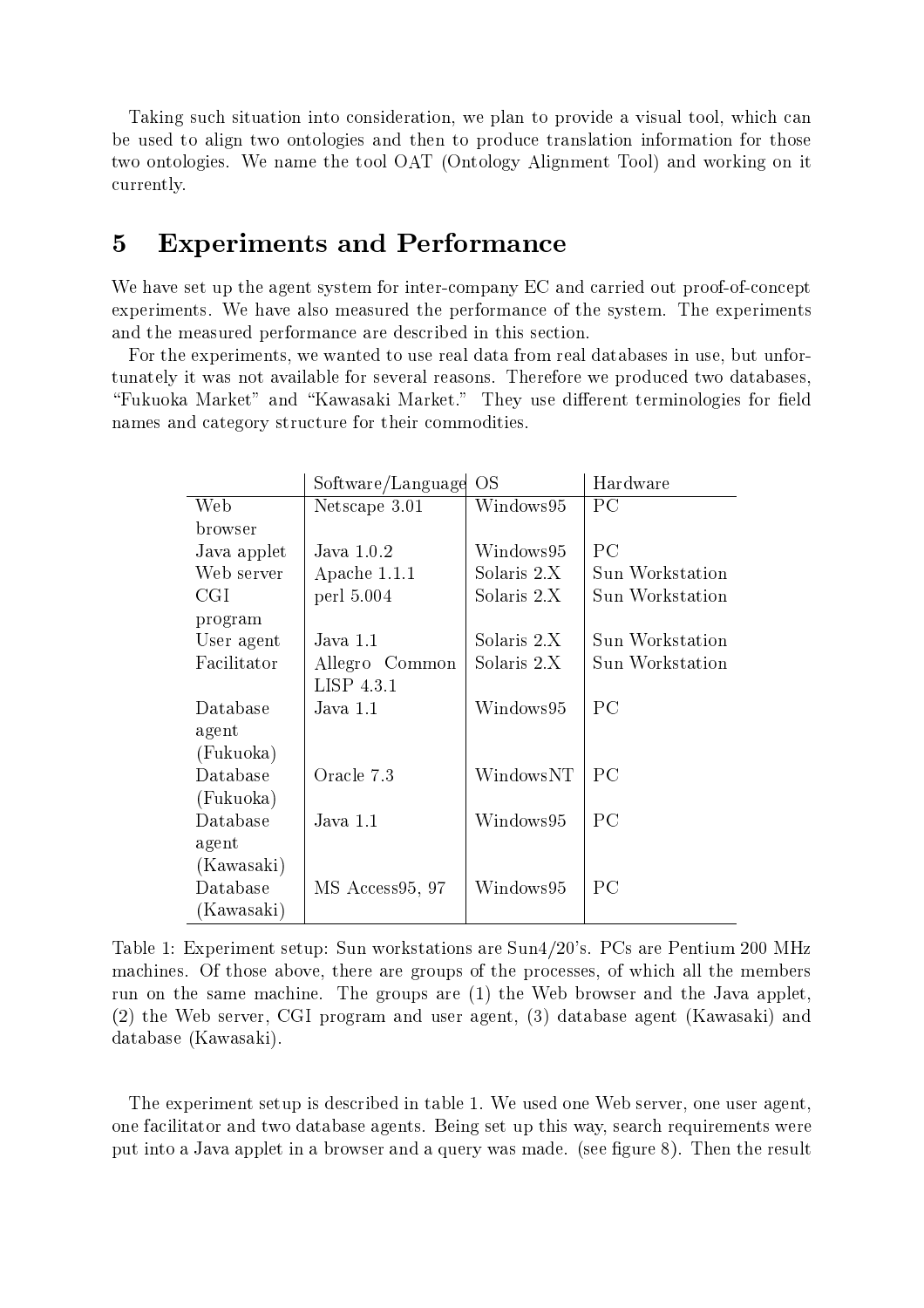from the two databases was returned as a list (see figure 9) and the details of each item were displayed by clicking the button in the list. (see figure 10). The system worked out successfully.

| ш                                            |                |                     |                      | Netscape: SAGE: Francis                  |              |                                 |                  | $-121$ |
|----------------------------------------------|----------------|---------------------|----------------------|------------------------------------------|--------------|---------------------------------|------------------|--------|
| File Edit View                               | Go Comunicator |                     |                      |                                          |              |                                 |                  | Help   |
| œ<br><b>Back</b><br><b>Hankero</b>           | Religad        | 金<br>Hone           | æ.<br><b>Example</b> | $\sim$<br>Buide                          | <b>COLOR</b> | $ \mathbf{d}$<br>Print Security | 甜<br><b>Stup</b> |        |
| <b>Commodity Search Interface (Standard)</b> |                |                     |                      |                                          |              |                                 |                  |        |
| Common                                       |                |                     |                      |                                          |              |                                 |                  |        |
| Ctgry-code                                   |                |                     |                      | (AppleT01000200020<br><b>All College</b> |              |                                 |                  |        |
|                                              |                | Select. $  +   -$   |                      |                                          |              |                                 |                  |        |
| Maker -                                      |                |                     |                      |                                          |              |                                 |                  |        |
| Area                                         |                | Select. $  +   -  $ |                      |                                          |              |                                 |                  |        |
|                                              |                | $Sekct.$ + -        |                      |                                          |              |                                 |                  |        |
| Value                                        | 1,000          | w.                  | 3,000                |                                          |              |                                 |                  |        |
|                                              |                |                     |                      |                                          | yen          |                                 |                  |        |
|                                              | OK             | Detail              | Init. Help.          |                                          |              |                                 |                  |        |
|                                              |                |                     |                      |                                          |              |                                 |                  |        |
| r#                                           |                |                     |                      |                                          |              |                                 | 日本 日 30 元        |        |

Figure 8: User Interface (1): Users enter search requirements into a Java applet.

|   | Result: Summary         |                          |                      |              |                           |       |
|---|-------------------------|--------------------------|----------------------|--------------|---------------------------|-------|
|   | Category name Item name |                          | Maker                | Area         | Mamber-name               | Value |
| I | Apple                   | Sweet apple.             | In Aumori            | Aomori-ken   | Sengoku Koji              | 3,000 |
| I | Apple:                  | Full-matured Honey Apple | In Fukuoka           | Fukuoka-ken. | milarin orchard           | 2,400 |
| I | Apple                   | Beautiful apple          | IA Saga              | Saga-ken     | maruyama memorial orchard | 2500  |
| U | Apple                   | Sweet apple.             | IA Fukuoka           | Fukuoka-ken  | hakata yamakasa farm      | 3,000 |
| I | Apple                   | Apple Forest             | Tottori pear farm    | Tottori-ken  | yokoyama grocery          | 2,000 |
| I | Apple:                  | Fruity apple             | Fulcioka center form | Fukuoka-ken: | uchikawa grocery.         | 1,400 |
| D | Apple                   | Smile apple.             | JA Nagano            | Nasano-ken   | yamamura farm.            | 2,000 |
| H | Apple                   | Round apple              | JA Fukuoka           | Fukuoka-ken  | sugatama farm.            | 1,200 |
| Ø | Apple                   | Apples for gourmet       | IA Harobo            | Kyoto-fu     | pokubo kazuko             | 1,500 |

Figure 9: User Interface (2): The result of the search is returned as a list.

Experiments are also done for a Japanese version as well as the English version reported in this paper.

High performance of the system is a very important requirement, as we are going to apply the system to real-world problems. Even a system with useful functions is worthless if its performance is poor.

With the same setup as above, performances are measured for two values, (1) the response time and (2) the throughput rate. The response time is the time between when the user clicks the " $O.K."$  button to send a query message and when the Java applet starts to display the result list. The second throughput rate is measured in terms of CPU time consumed in each agent. Current requirements for those values are 10 seconds for (1) and 5,000 queries an hour at a facilitator for (2).

The response time was measured and averaged for 10 trials. The average was 7.1 seconds. The response time for a query should be the sum of the time elapsed on the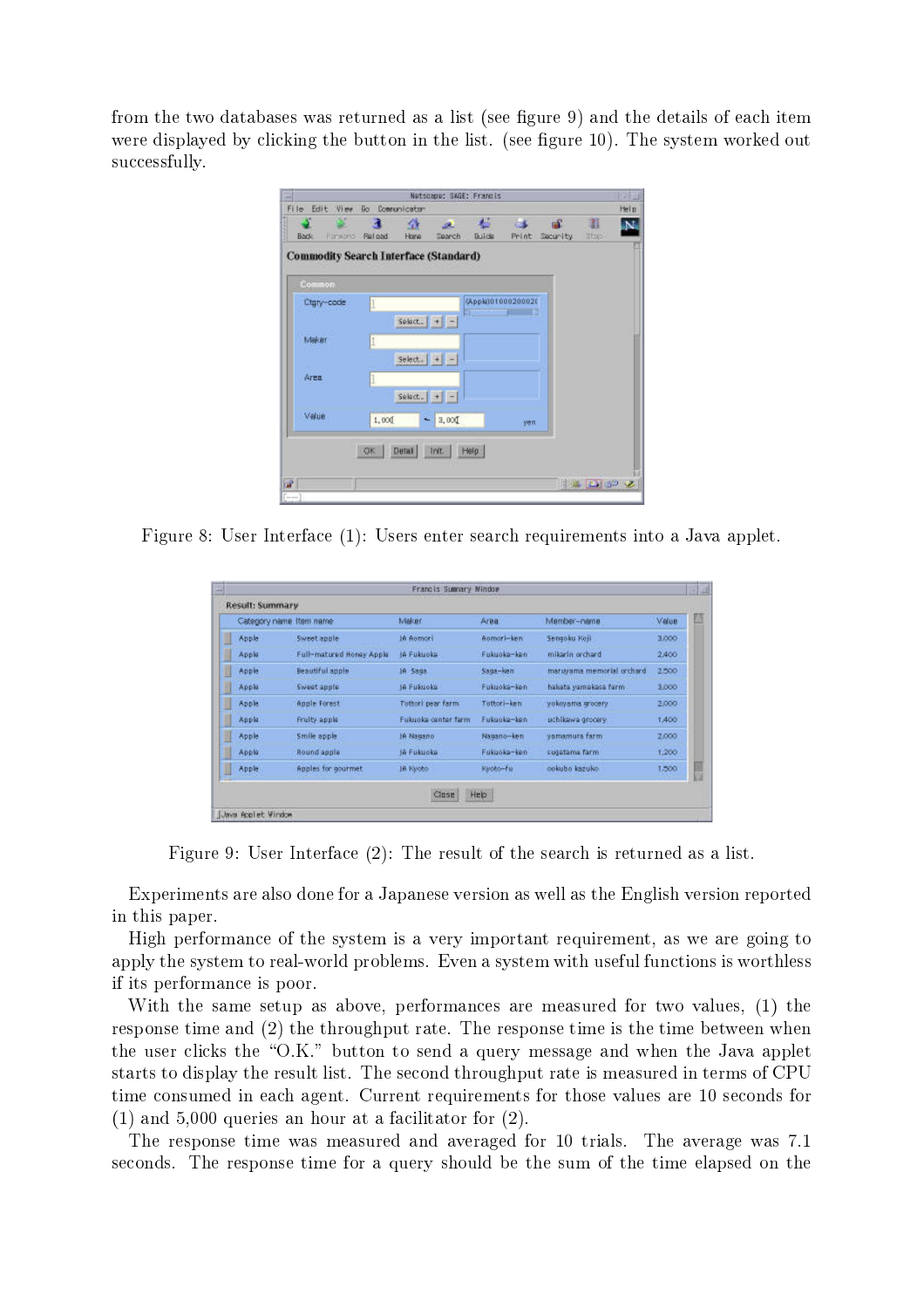| Category name      | Acci e                     |
|--------------------|----------------------------|
| Item name          | Sweet apple                |
| Commodity ID       | 11118787463520000980254001 |
| Ctgry-code         | [Apple]0100020002000000000 |
| Maker:             | <b>UA Agree</b> i          |
| Area               | Aceoni-ken                 |
| Made-on            | 1997-03-18 00:00:00.0      |
| Eatlint            | 1987-05-21 00:00:00.0      |
| <b>Description</b> | Naturally prest, a bit sou |
| <b>Image</b>       |                            |
| Member-name        | Sengaku Koji               |
| Value              | 3,000                      |
| hadmun-aidA        | 1900                       |

Figure 10: User Interface (3): The details of each item is displayed by clicking the button in the list.

each part of the route of the messages.<sup>3</sup> The table 2 gives the elapsed time in each agent process. They do not sum up to 7.1 seconds since there is time elapsed in Web server and in communication, which we could not measure.

Theoretical throughput can be calculated from the CPU time consumed in an agent. The table 2 gives average CPU time over 10 trials to handle a query for a facilitator. The CPU time for facilitator includes receiving the message from user agents, choosing, translating, sending the message to two database agents, receiving messages from the database agents, merging the messages and sending the message back to the user agent.

5,000 queries an hour allows a facilitator to use around 0.72 seconds for each query. 0.3 seconds is allowable in that respect.

Since CPU time for one message may not represent real load when many messages are sent to the facilitator, we plan to make a sandbag-like system to load the facilitator with many messages to check the performance in a more realistic situation.

## 6 Summary

We have reported, in this paper, SAGE and its application to inter-company EC, implementations of the agents, how the system works, experiments and its performance with emphasis on functions of facilitators. The system is actually built and proof-of-concept experiments have been carried out. Performance measurement showed us that the system is within real-world requirements.

Other application areas in which we are currently working on, include knowledge management in enterprises and integration of online databases. They are also close to real

 $\,$  10 De exact, the response time for a query is the maximum of the sum over different paths. Messages  $\,$ can take different paths for one query.